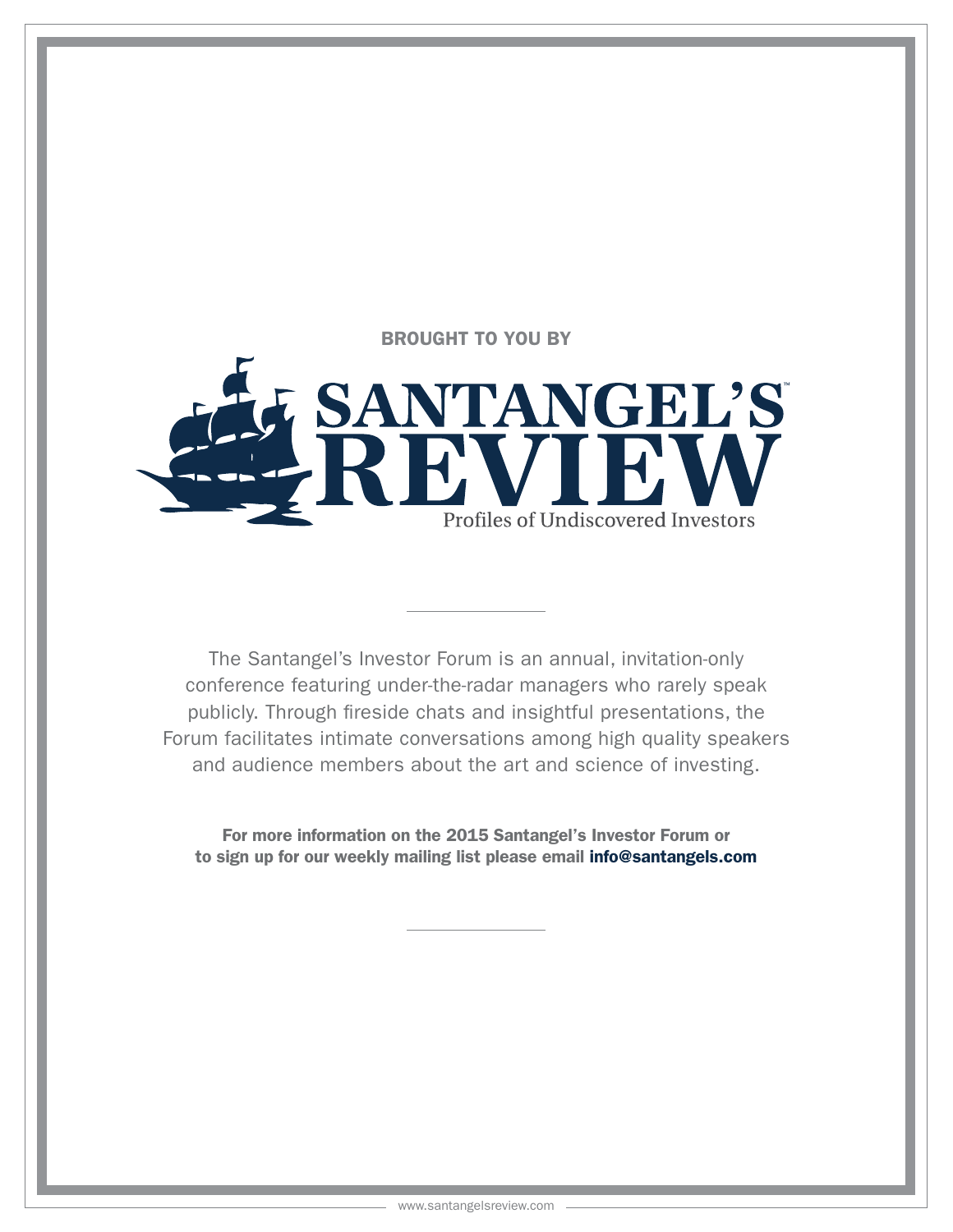# **The Collected Wisdom of Seth Klarman**

## ON VALUE INVESTING

"We define value investing as buying dollars for 50 cents."

- "There is nothing esoteric about value investing. It is simply the process of determining the value underlying a security and then buying it at a considerable discount from that value. It is really that simple. The greatest challenge is maintaining the requisite patience and discipline to buy only when prices are attractive and to sell when they are not, avoiding the short-term performance that engulfs most market participants."
- "Value investing lies at the intersection of economics and psychology. Economics is important because you need to understand what assets or businesses are worth. Psychology is equally important because price is the critically important component in the investment equation that determines the amount of risk and return available from any investment. Price, of course, is determined in the financial markets, varying with the vicissitudes of supply and demand for a given security."
- "I've actually never seen people be successful over a long period of time without being value investors. To me, it's sort of like the  $E = MC^2$  of money and investing."
- "Few are willing and able to devote sufficient time and effort to become value investors, and only a fraction of those have the proper mind-set to succeed."
- "When we look at value, we tend to look at it on a very conservative basis—not making optimistic forecasts many years into the future, not assuming growth, not assuming favorable cost savings, not assuming anything like that. Rather looking at what is there right now, looking backwards and saying, is that the kind of thing the company has been able to do repeatedly? Or is this a uniquely good year, and is it unlikely to be repeated? We tend to look at hard assets as much as possible."
- "Unlike speculators, who think of securities as pieces of paper that you trade, value investors evaluate securities as fractional ownership of, or debt claims on, real businesses."
- "Value investing requires deep reservoirs of patience and discipline."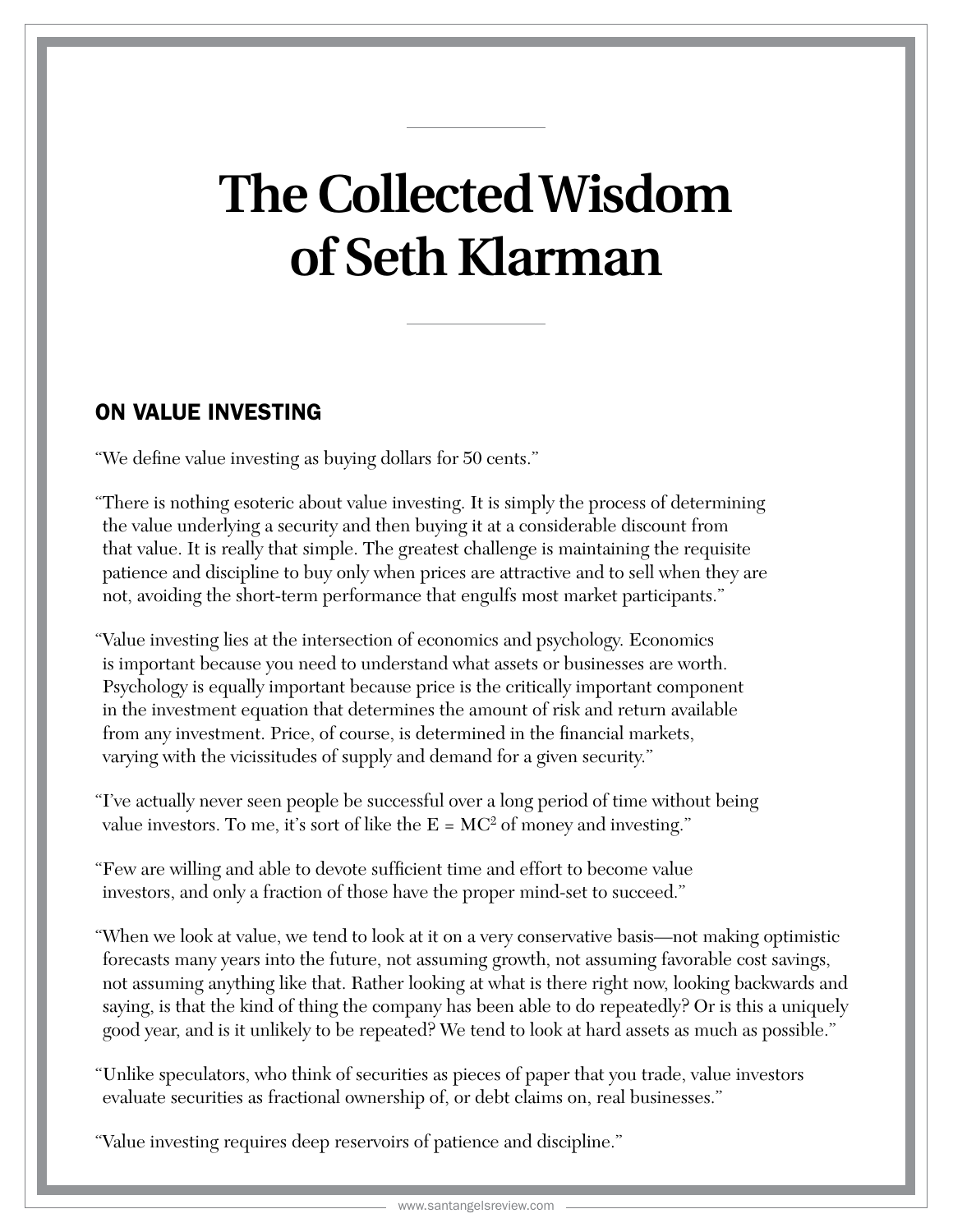- "As the father of value investing, Benjamin Graham, advised in 1934, smart investors look to the market not as a guide for what to do, but as a creator of opportunity."
- "Value investing is, in effect, predicated on the proposition that the efficient-market hypothesis is frequently wrong."

"As value investors, our business is to buy bargains that financial market theory says do not exist."

- "Buying such bargains confers on the investor a margin of safety, room for imprecision, error, bad luck, or the vicissitudes of economic and business forces."
- "To value investors, the concept of indexing is at best silly and at worst quite hazardous."
- "Price is the ultimate thing that matters, [although we] worry about risks before focusing on returns."
- "Every security or asset is a 'buy' at one price, a 'hold' at a higher price and a 'sell' at some still higher price."
- "Successful investors tend to be unemotional, allowing the greed and fear of others to play into their hands."
- "You have to be able to stand things going bad before they go good."

## ON LONG-TERM ORIENTATION

- "Beyond [an] investor's speculative impulses, technological innovation over the years has compressed investor time horizons. Technology enables a money manager's performance to be measured not only annually, quarterly, or monthly—but of course daily, hourly and constantly."
- "The performance pressures most investors feel drives them into an absurdly short-term orientation."
- "We don't try to be anyone's best performing manager in a given year because such an attempt would almost certainly fail. It would distract us from our focus on risk-aversion and the pursuit of excellent long-term results, while shifting our attention toward quick gains, short-term trades and market momentum."
- "With the exception of an arbitrage or a necessarily short-term investment, we enter every trade with the idea that we are going to hold to maturity in the case of a bond and for a really long time, potentially forever, in the case of a stock."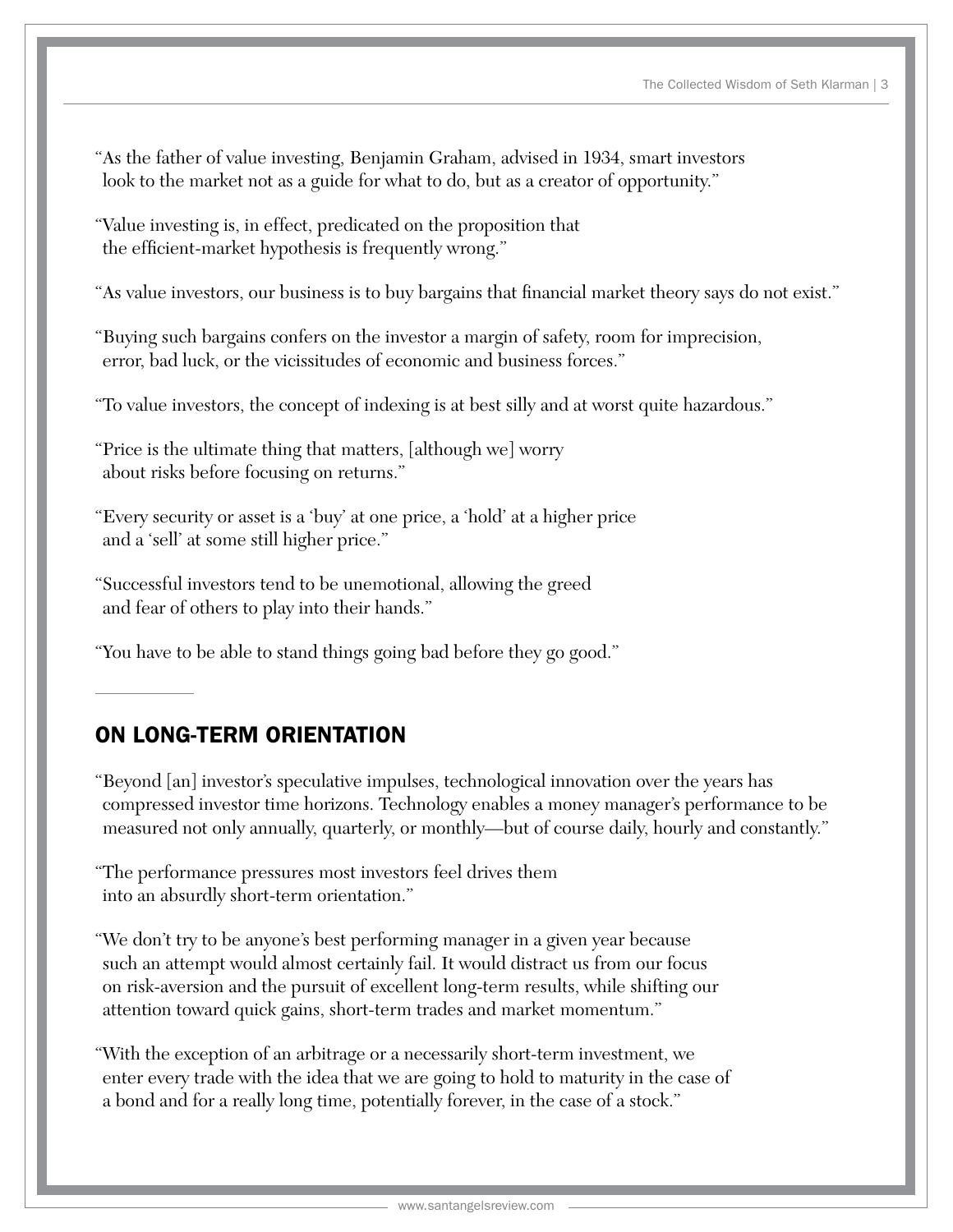- "Value investing is a long-term orientated investment approach—never to be confused with short-term speculation—that requires considered patience, discipline and rigor."
- "We have no interest in running companies. We think that we do one thing well, and that's enough. We're basically long-term investment artists."
- "We are always long-term oriented. We never attempt to gauge near-term market movements; we have no edge there. We strive to make long-term investments that have truly compelling riskreward characteristics. We are never afraid to stand apart from the crowd. We stick to our game plan, and focus on areas where we are skilled and experienced. We are resolute in resisting the short-term performance pressures and herd behaviors that plague the investment business."
- "We've maintained a commonsensical, albeit increasingly unconventional, approach to investing in that we strive to maintain a long-term perspective in a world of shortterm actors, and we patiently hold cash in the absence of compelling opportunity, refusing to pull the trigger until the target is clear and compelling."

## ON FINDING BARGAINS

"Great investments don't just knock on the door and say 'buy me.'"

- "It is easy to find middling opportunities but rare to find exceptional ones."
- "When buyers are numerous and sellers scarce, opportunity is bound to be limited. But when sellers are plentiful and highly motivated while potential buyers are reticent, great investment opportunities tend to surface."
- "Rather than buy from smart, informed sellers, we want to buy from urgent, distressed or emotional sellers."
- "A bargain price is necessary, but not sufficient for making an investment, because sometimes securities that seem superficially inexpensive really aren't."
- "Institutional constraints and market inefficiencies are the primary reasons that bargains develop. Investors prefer businesses and securities that are simple over those that are complex. They fancy growth. They enjoy an exciting story. They avoid situations that involve the stigma of financial distress or the taint of litigation. They hate uncertain timing. They prefer liquidity to illiquidity. They prefer the illusion of perfect information that comes with large, successful companies to the limited information from companies embroiled in scandal, fraud, unexpected losses or management turmoil."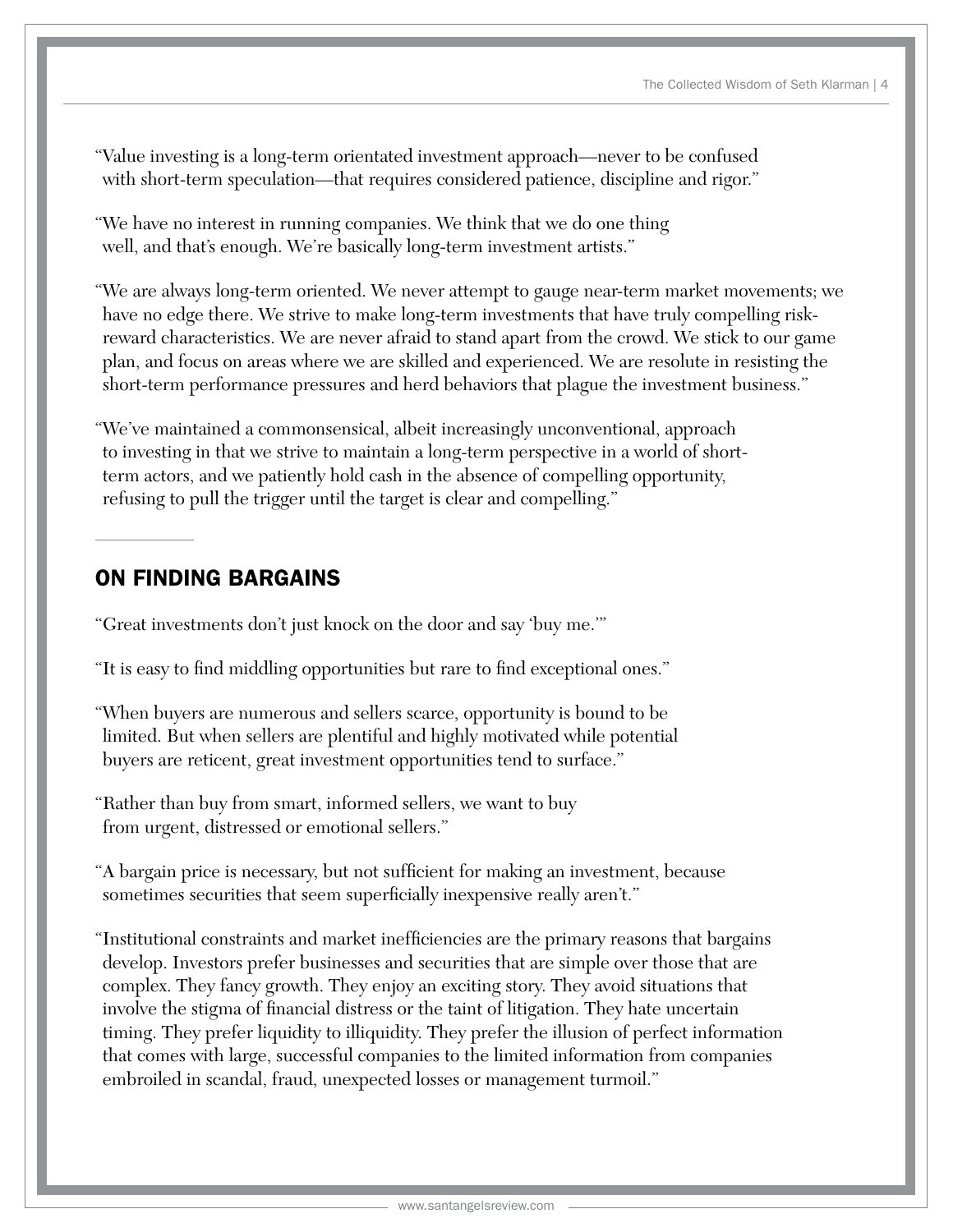- "We pursue opportunity largely off the beaten path, sifting through the debris of financial wreckage, out-of-favor securities and asset classes in which there is limited competition. We specialize in the highly complex while mostly avoiding plain vanilla, which is typically more fully priced. We happily incur illiquidity but only when we get paid well for it, which is usually when others rapidly seek liquidity and rush to sell."
- "When you have been doing this for a while, you start to become more proficient about where to look, which rocks to look under. The rocks we look under tend to have a few things in common."
- "You must buy on the way down. There is far more volume on the way down than on the way back up, and far less competition among buyers. It is almost always better to be too early than too late, but you must be prepared for price markdowns on what you buy."
- "Market inefficiencies, like tax selling and window dressing, also create mindless selling, as can the deletion of a stock from an index."
- "These causes of mispricing are deep-rooted in human behavior and market structure, unlikely to be extinguished anytime soon."
- "Investing is, in many ways, a zero-sum activity in which your returns above market indices are derived from the mistakes, overreactions, or inattention of others as much as from your own clever insights."
- "Typically, we make money when we buy things. We count the profits later, but we know we have captured them when we buy the bargain."

## ON HAVING AN EDGE

"You cannot have an edge doing what everyone else is doing; to add value you must stand apart from the crowd. And when you do, you benefit from watching the competition at work."

- "If you are investing and you don't have an edge you probably shouldn't be [investing]. And so we think about that a lot, that there are a lot of really formidable competitors, a lot of money that's flowed into the hands of very capable value investors, long-term oriented, smart people. There are obviously also people that know a huge amount about industries, industry specialists, corporate executive, former executives, and so it's very competitive out there most of the time. So much of the time we have drifted into less liquid or more obscure parts of the universe."
- "We'd rather not try to outsmart somebody, we're not sure we could. We'd rather try to hunt where they're not looking."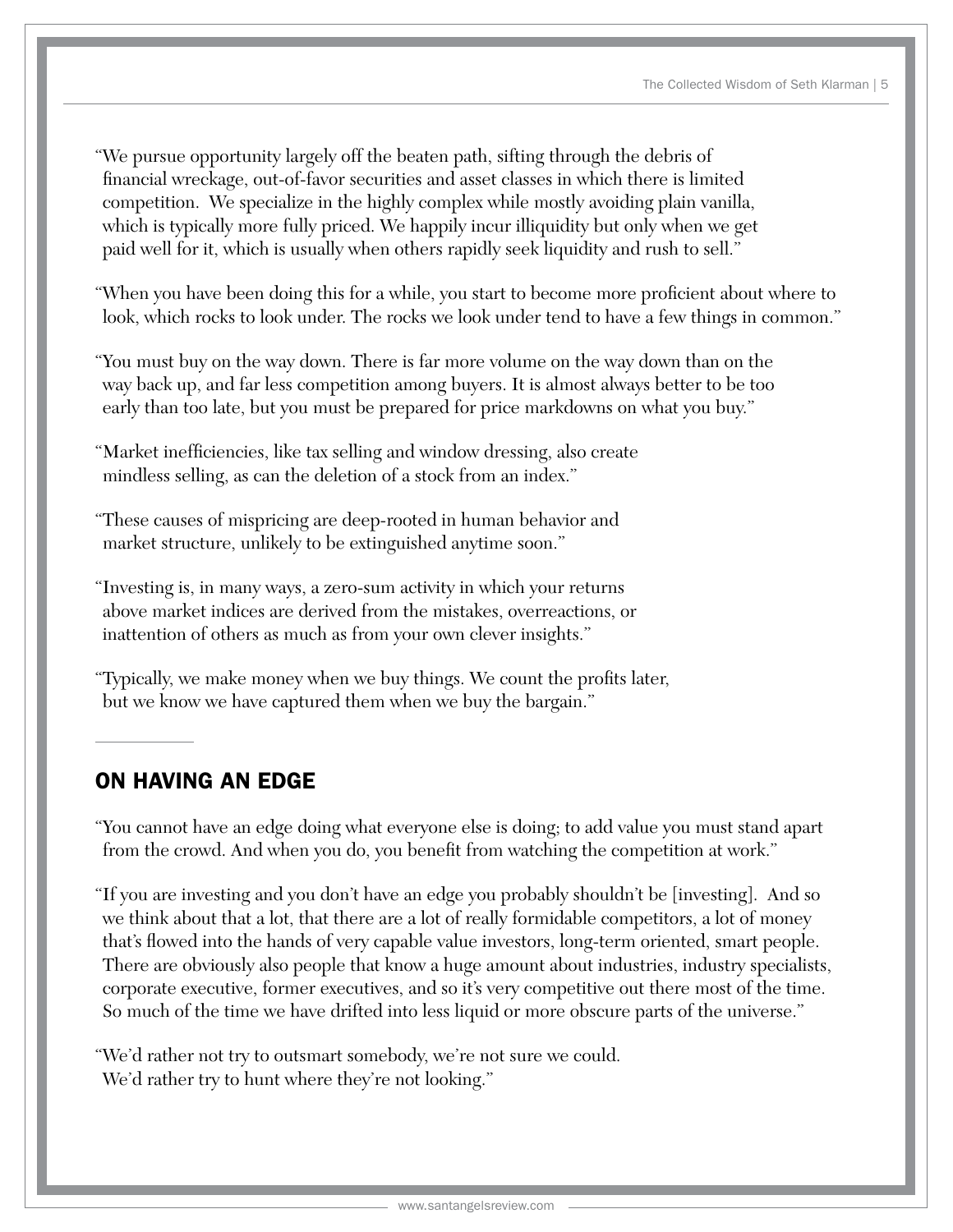"We believe that while investors need to focus great attention on the fundamentals, they must simultaneously answer the question: What's your edge?"

 "To succeed in today's overcrowded environment, investors need an edge, an advantage over the competition, to help them allocate their scarce time. Since most everyone has access to complete and accurate databases, powerful computers, and well-trained analytical talent, these resource provide less and less of a competitive edge; they are necessary but not sufficient. You cannot have an edge doing what everyone else is doing; to add value you must stand apart from the crowd. And when you do, you benefit from watching the competition at work."

"In highly competitive financial markets with thousands of very smart, hard-working participants, what will enable you to reliably outperform the field? Your toolkit is critically important: truly long-term capital; a flexible approach that enables you to move opportunistically across a broad array of markets, securities, and asset classes; deep industry knowledge; strong sourcing relationships; and solid grounding in value investing principles."

## ON RISK

"Baupost's investment approach is highly risk-averse."

"We continuously worry about what can go wrong with each investment and the portfolio as a whole; avoiding and managing risk is a 24/7/365 obsession for us."

"Our general predisposition is that we ought to run our money as if it is our own."

"The best investors do not target return; they focus first on risk, and only then decide whether the projected return justifies taking each particular risk."

"Right at the core, the mainstream has it backwards. Warren Buffett often quips that the first rule of investing is to not lose money, and the second rule is to not forget the first rule. Yet few investors approach the world with such a strict standard of risk avoidance."

"We try to focus on the downside. We diversify. We try to look into places that other people don't consider."

"We clear a high bar before making an investment, and we resist the many pressures that other investors surely feel to lower that bar. The prospective return must always be generous relative to the risk incurred. For riskier investments, the upside potential must be many multiples of any potential loss."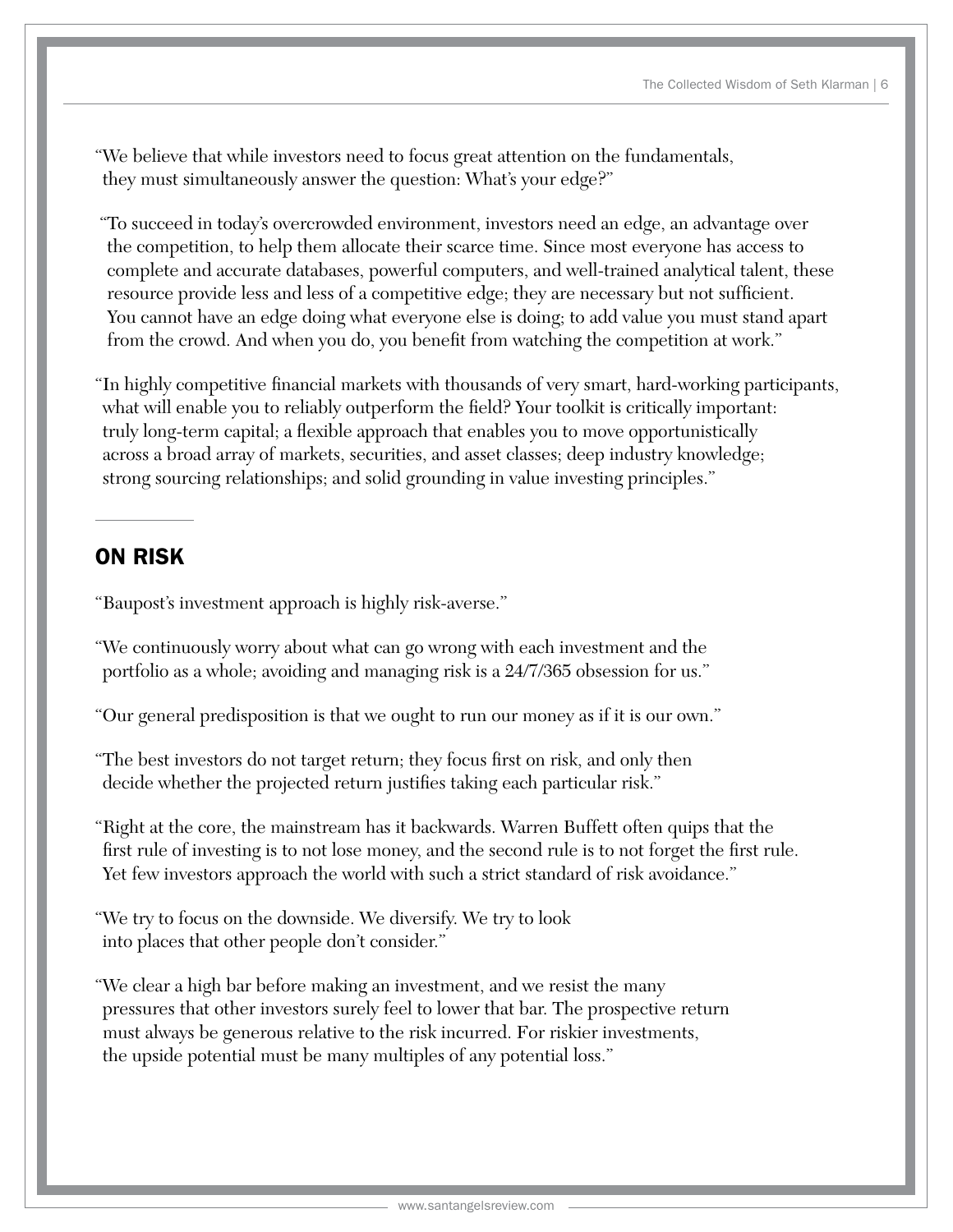- "Leverage does not have to be dangerous. Non-recourse debt on an asset can serve to make a large purchase more affordable. Taking out a non-recourse loan on an already owned asset can actually reduce risk, since the borrowed funds become yours, while the risk of loss is transferred to the lender."
- "There is also a bit of a slippery slope in that if a little leverage is good, why isn't more leverage better? When do you stop?"
- "Investors should always keep in mind that the most important metric is not the returns achieved, but the returns weighed against the risks incurred. Ultimately, nothing should be more important to investors than the ability to sleep soundly at night."
- "[People] invest without much attention to risk, because risk is unpleasant to contemplate and difficult to measure."
- "The latest trade of a security creates a dangerous illusion that its market price approximates its true value. This mirage is especially dangerous during periods of market exuberance. The concept of 'private market value' as an anchor to the proper valuation of a business can also be greatly skewed during ebullient times and should always be considered with a healthy degree of skepticism."
- "You rarely, if ever, make money from worrying; it does not typically enhance return. But by avoiding loss, you are able to hang on to what you have accumulated, which is a cornerstone of successful investing."

## ON BEHAVIORAL FACTORS

- "In investing—as in most things—people like what is popular, trendy, exciting and dislike what is boring, out of favor and stigmatized. They like assets that have been rising and shun those that have been falling."
- "Investing, when it looks easiest, is at its hardest."
- "The overwhelming majority of people are comfortable with consensus, but successful investors tend to have a contrarian bent."
- "Most investors tend to project near-term trends—both favorable and adverse indefinitely into the future."
- "Most people lack the courage and stamina to stand apart from the herd and tolerate short-term underperformance in order to reap long-term rewards."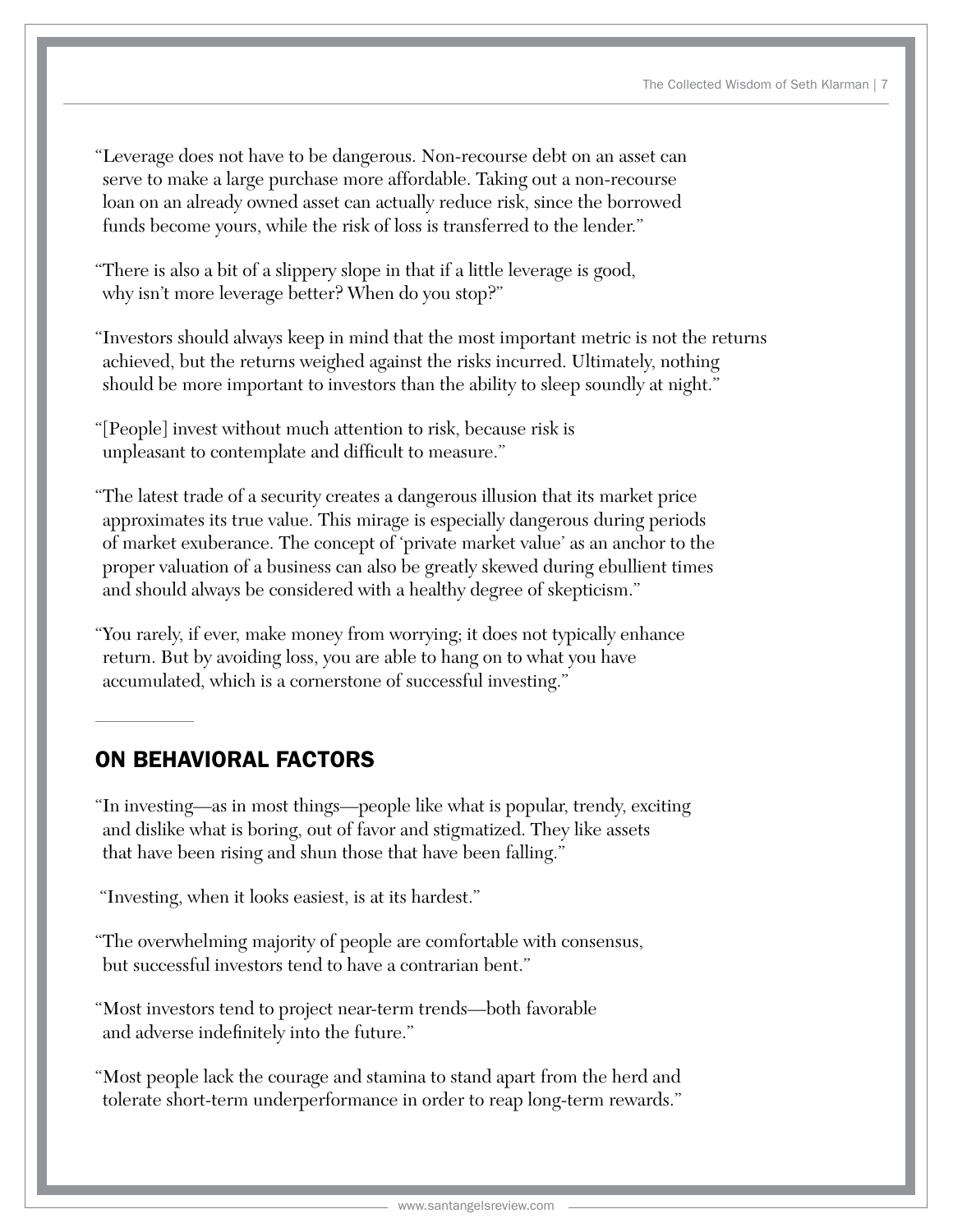- "The daily blips of the market are, in fact, noise—noise that is very difficult for most investors to tune out."
- "Investors unfortunately face enormous pressure—both real pressure from their anxious clients and their consultants and imagined pressure emanating from their own adrenaline, ego and fear—to deliver strong near-term results."
- "Pressure to keep up with a peer group renders decision making even more difficult."
- "Human nature is such that emotion frequently overwhelms reason causing security prices to overshoot in both directions."
- "It is psychologically hard to fight the crowd, to take a contrary stance and stick with it."
- "Worry[ing] about what can go wrong can lead to protracted periods of underperformance."
- "Understanding how our brains work—our limitations, endless mental shortcuts, and deeply ingrained biases—is one of the keys to successful investing. At Baupost, we believe that it is sometimes easier to predict how investors will behave in certain situations than it is to predict a company's bottom line. At times of market extremes, by avoiding emotional overreaction and remaining aware of our biases, it may be possible to know market participants better than they can know themselves."
- "In investing, whenever you act, you are effectively saying, 'I know more than the market. I am going to buy when everybody else is selling. I am going to sell when everybody else is buying.' That is arrogant, and we always need to temper it with the humility of knowing we could be wrong—that things can change—and acknowledging that we have a lot of smart competitors. Thus, in worrying about all the things that can go wrong, you can prepare, you can hedge—and you must remember to sell fully priced securities so that you are underexposed when things go badly. All these elements give us the courage to follow our convictions."
- "The stock market is the story of cycles and of the human behavior that is responsible for overreactions in both directions."
- "Here's how to know if you have the makeup to be an investor. How would you handle the following situation? Let's say you own a Procter & Gamble in your portfolio and the stock price goes down by half. Do you like it better? If it falls in half, do you reinvest dividends? Do you take cash out of savings to buy more? If you have the confidence to do that, then you're an investor. If you don't, you're not an investor, you're a speculator, and you shouldn't be in the stock market in the first place."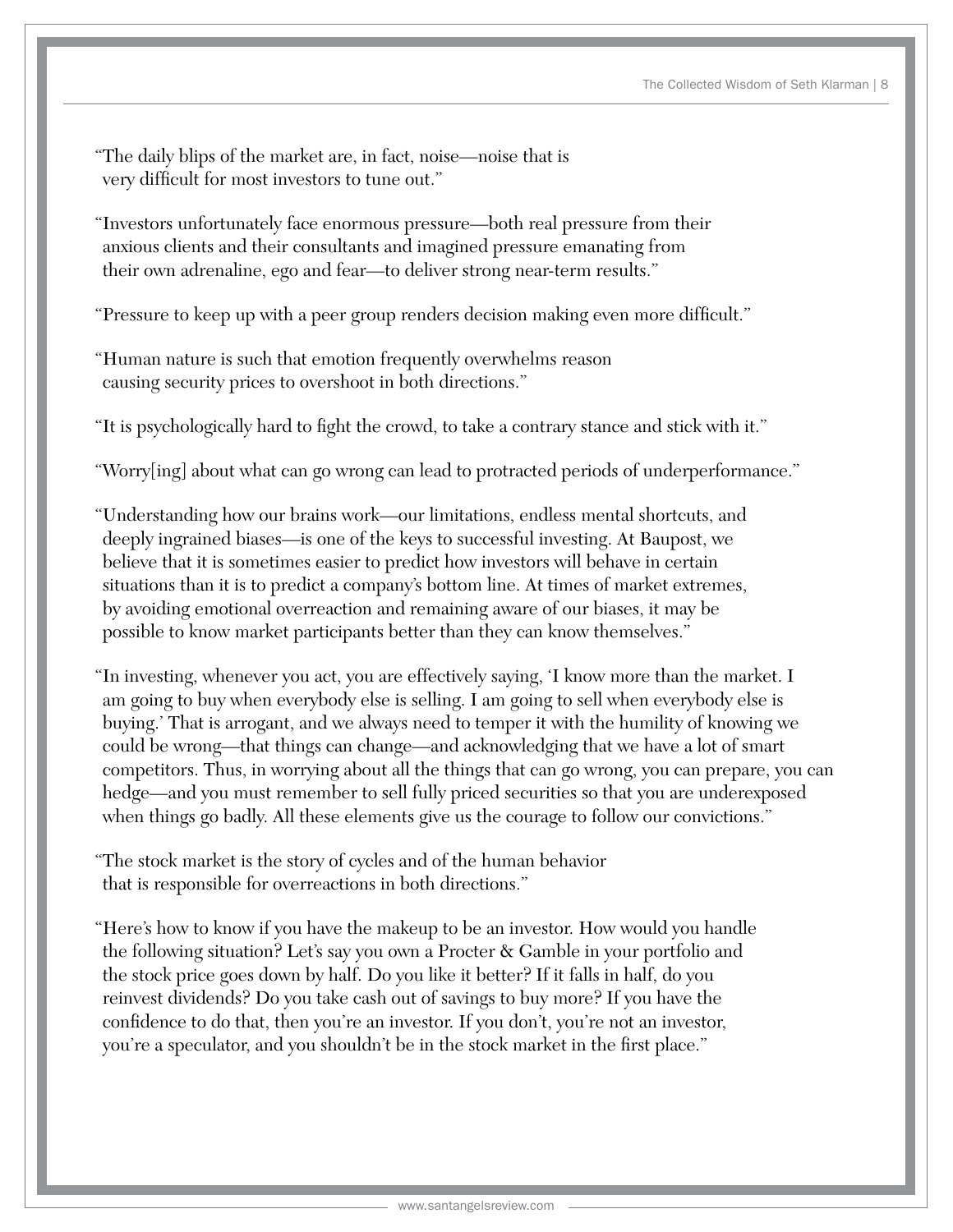## ON STRUCTURE & PROCESS

- "A truly long-term orientation is not just in your mind, but also in your structure."
- "By the time the market drops and bad news is on the front pages, it is usually too late for investors to react. It is crucial to have a strategy in place before problems hit, precisely because no one can accurately predict the future direction of the stock market or economy."
- "Having clients with a long-term orientation is crucial. Nothing else is as important to the success of an investment firm."
- "Investment success requires standing apart from the frenzy, the shortterm, relative performance game played by most investors."
- "We put great emphasis on a consistent investment process that demands enormous creativity, energetic sourcing, outside-thebox thinking, intellectual honesty, and vibrant debate."
- "We will always try to put the interests of our clients first and will never gouge on fees or wildly proliferate new investment products. We will never permit performance pressures to compromise our approach."
- "While investment performance clearly must be measured, it must not be done in a way that skews time horizons and distorts investment judgment."
- "I hate turnover; I really value long-tenured people. So I'd rather pay up for people that I might be able to attract to make their entire careers at our firm rather than try to be cheap about it and hire bargains, but ultimately pay the price for that in turnover or other things."
- "We think more value is added by being generalists and seeing opportunities from a broader perspective. If you have silos, you're going to own things only within those silos. If you have the broader perspective, you can say, 'I don't even like stocks, I'm working on distressed debt,' or something like that."
- "There are huge advantages to not keeping track of each person's individual contribution in terms of letting capital slosh back and forth so that no one person hogs the capital. In terms of senior people bringing younger people into the firm, if you're forced to share too much of the credit, what's your incentive to bring in younger people?"
- "The best single decision I have made at Baupost was hiring our CFO 18 years ago. The reason it was a great decision, aside from [him] being a great guy and a great partner, is the fact that he was as good as me, and that let me focus on the parts of the business that I was interested in and that I would be particularly good at."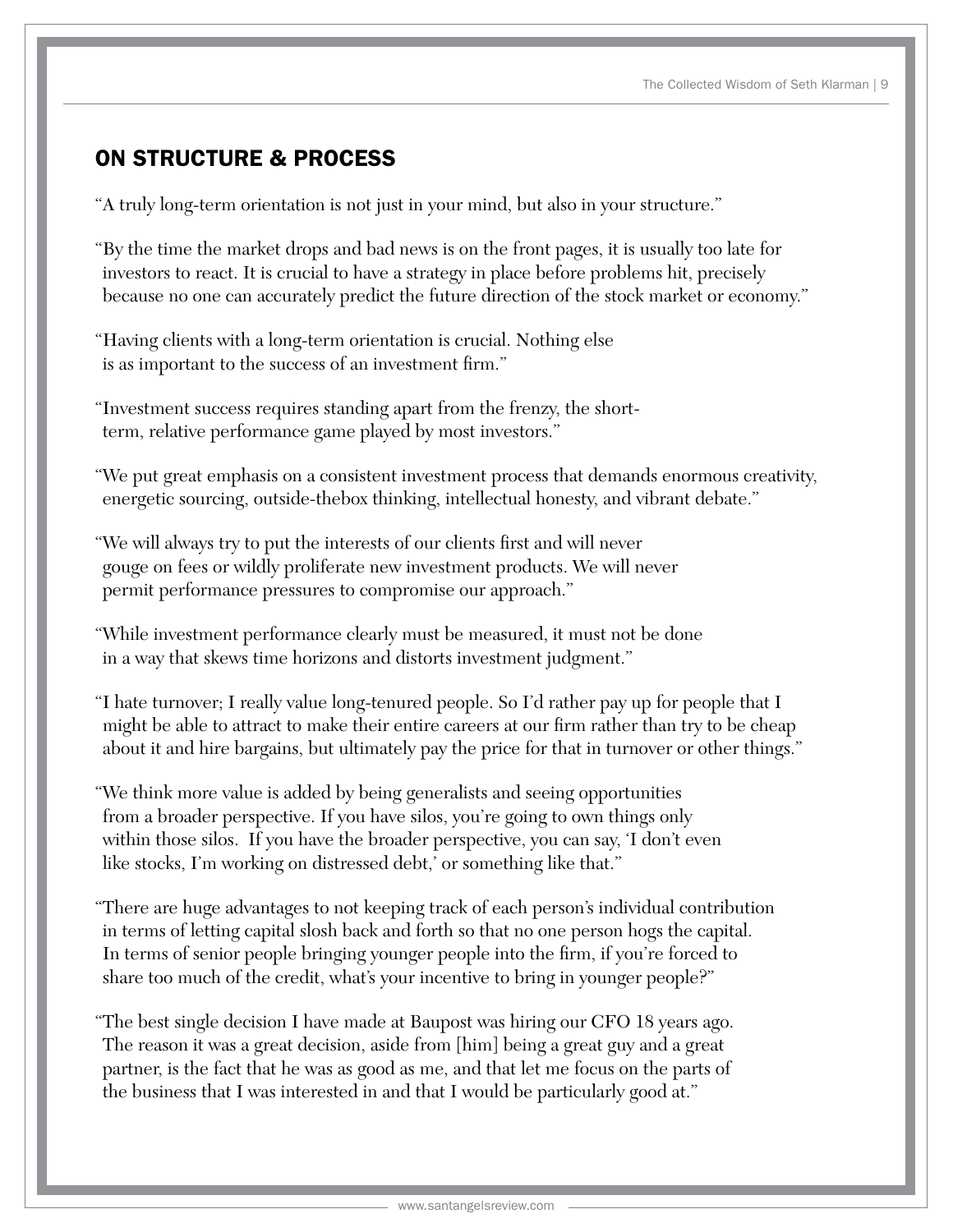- "I have had friends at other hedge funds say to me, 'You have a better model, but we can't do this with our clients. Our clients just would not understand.' The truth is, some of our clients don't understand, but we've worked really hard over time to explain it and to educate them to our way of thinking."
- "People ask me for advice and I say, 'The first and most important thing is make sure that you choose your clients carefully.' Most people would either look at me like I had three heads, like 'You've got to be kidding me,' like, 'That's quaint.'"
- "We work in a team environment and [have] a very open seating environment—I have a private office. I'm never in it."
- "Having great clients is the real key to investment success. It is probably more important than any other factor in enabling a manager to take a long-term time frame when the world is putting so much pressure on short-term results."
- "In our minds, ideal clients have two characteristics. One is that when we think we've had a good year, they will agree. It would be a terrible mismatch for us to think we had done well and for them to think we had done poorly. The other is that when we call to say there is an unprecedented opportunity set, we would like to know that they will at least consider adding capital rather than redeeming."

## **MISCELLANEOUS**

"I traded my first stock when I was 10."

"It is very hard for the government to be countercyclical because all political pressure is against that."

"There comes a responsibility with success, and that is leaving the world better than you found it."

"We've managed to do really well for ourselves by putting clients first, by charging a fair fee, and by focusing on their best interests. I'm proud of the fact that virtually everybody who has been connected with the firm — employees, clients, advisers, business partners — has benefited from that experience."

"An economy built with no margin of safety will eventually implode."

"Everyone can ask questions, but not everyone can identify the right questions to ask."

"I have never calculated the alpha or beta of my firm's investment performance, which is how some people would determine whether or not we have done a good job."